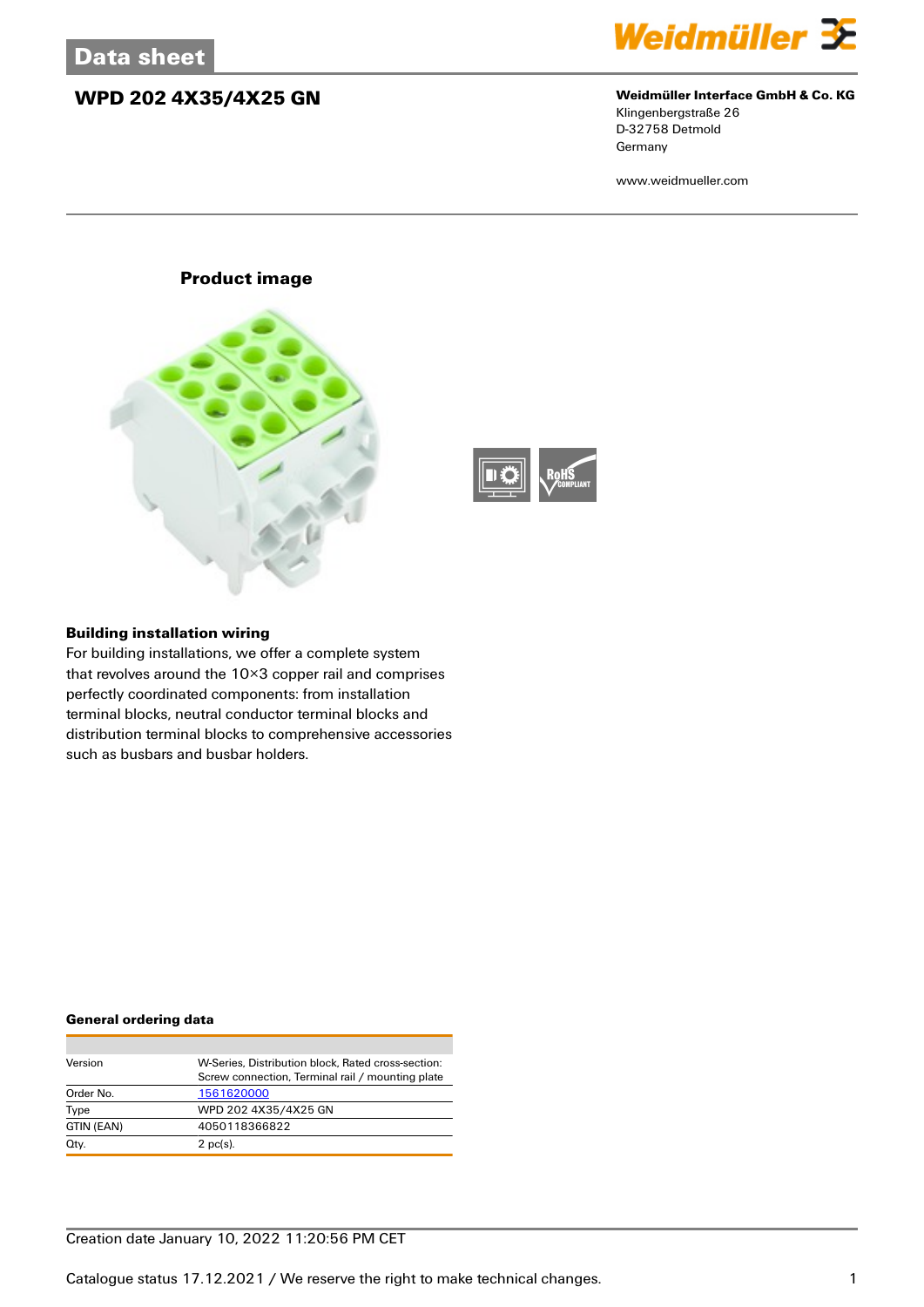**Technical data**

# **WPD 202 4X35/4X25 GN Weidmüller Interface GmbH & Co. KG**



Klingenbergstraße 26 D-32758 Detmold Germany

www.weidmueller.com

| <b>Dimensions and weights</b>                     |                                           |                                   |                     |
|---------------------------------------------------|-------------------------------------------|-----------------------------------|---------------------|
|                                                   |                                           |                                   |                     |
| Depth                                             | 49.3 mm                                   | Depth (inches)                    | 1.941 inch          |
| Height                                            | 55.4 mm                                   | Height (inches)                   | 2.181 inch          |
| Width                                             | 44.4 mm                                   | Width (inches)                    | 1.748 inch          |
| Net weight                                        | 184 g                                     |                                   |                     |
| <b>Temperatures</b>                               |                                           |                                   |                     |
| Storage temperature                               | $-25 °C55 °C$                             | Continuous operating temp., min.  | -50 $^{\circ}$ C    |
| Continuous operating temp., max.                  | 130                                       |                                   |                     |
| <b>Environmental Product Compliance</b>           |                                           |                                   |                     |
| <b>REACH SVHC</b>                                 | Lead 7439-92-1                            |                                   |                     |
| <b>Material data</b>                              |                                           |                                   |                     |
|                                                   |                                           |                                   |                     |
| Material                                          | Wemid                                     | Colour                            | green               |
| UL 94 flammability rating                         | $V-0$                                     |                                   |                     |
| <b>System specifications</b>                      |                                           |                                   |                     |
| Version                                           | Screw connection                          | End cover plate required          | No                  |
| Number of potentials                              | $\mathbf{1}$                              | Number of levels                  | 1                   |
| Number of clamping points per level               | 2                                         | Number of potentials per tier     | 1                   |
| Levels cross-connected internally                 | Yes                                       | PE connection                     | No                  |
| N-function                                        | No                                        | PE function                       | No                  |
| <b>PEN</b> function                               | No                                        |                                   |                     |
| <b>Additional technical data</b>                  |                                           |                                   |                     |
|                                                   |                                           |                                   |                     |
| Installation advice                               | Terminal rail / mounting<br>plate         | Open sides                        | closed              |
| Snap-on                                           | Yes                                       | Type of mounting                  | Snap-on             |
| With snap-in pegs                                 | Yes                                       |                                   |                     |
| <b>Conductors for clamping (rated connection)</b> |                                           |                                   |                     |
| <b>Connection direction</b>                       | on side                                   | Type of connection                | Screw connection    |
| General                                           |                                           |                                   |                     |
|                                                   |                                           |                                   |                     |
| Installation advice                               | Terminal rail / mounting<br>plate         | Number of poles                   | $\mathbf{2}$        |
| <b>Standards</b>                                  | IEC 60947-7-1, IEC<br>61238-1, VDE 0603-2 |                                   |                     |
| <b>Rating data</b>                                |                                           |                                   |                     |
|                                                   |                                           |                                   |                     |
| Rated voltage<br>Rated DC voltage                 | 1,000<br>1,000 V DC                       | Rated AC voltage<br>Rated current | 1,000 V AC<br>202 A |
| <b>Standards</b>                                  | IEC 60947-7-1, IEC                        |                                   |                     |
|                                                   | 61238-1, VDE 0603-2                       |                                   |                     |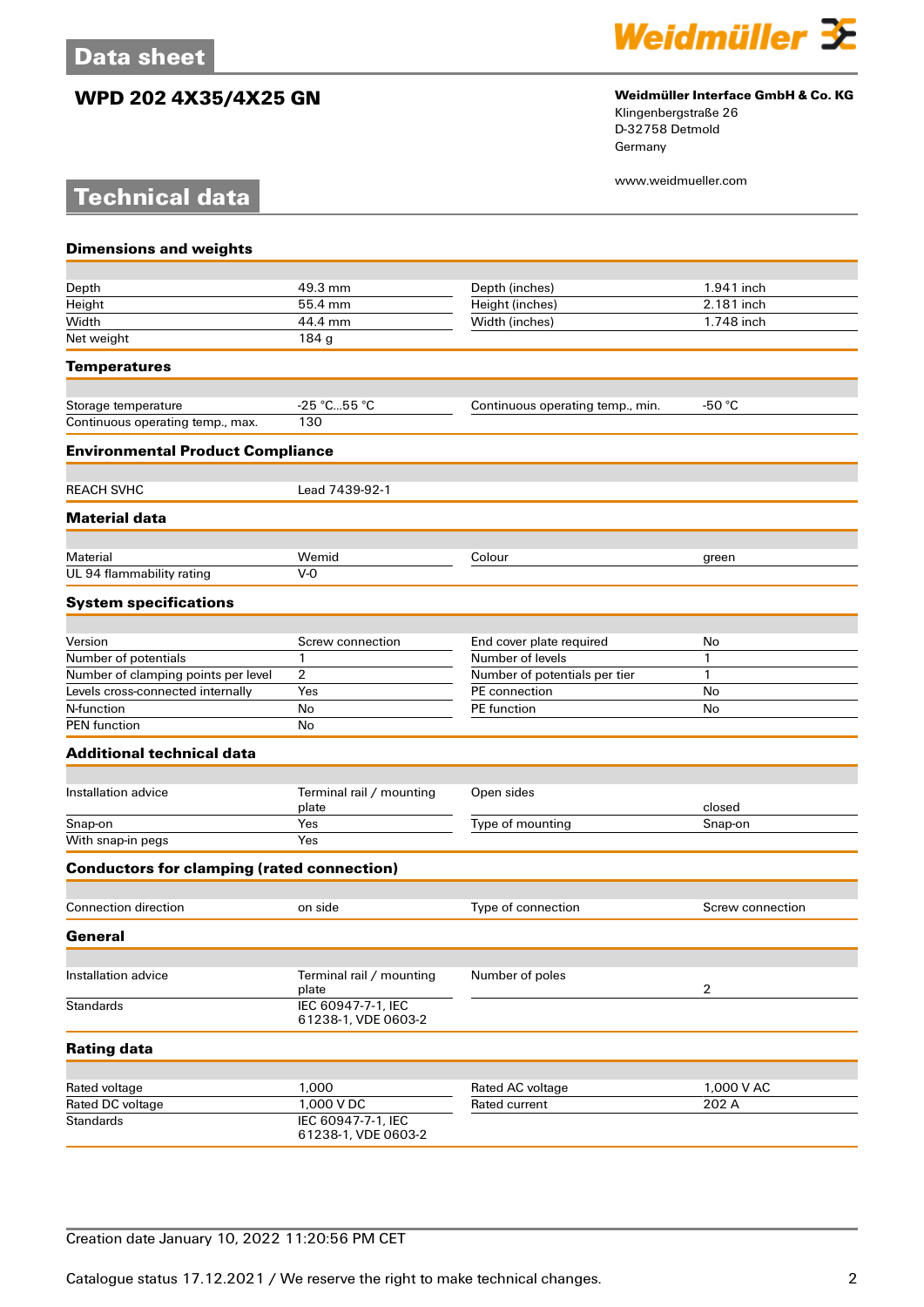# **WPD 202 4X35/4X25 GN Weidmüller Interface GmbH & Co. KG**



Klingenbergstraße 26 D-32758 Detmold Germany

www.weidmueller.com

# **Technical data**

| ETIM 6.0    | EC000897    | ETIM 7.0    | EC000897    |
|-------------|-------------|-------------|-------------|
| ETIM 8.0    | EC000897    | ECLASS 9.0  | 27-14-11-20 |
| ECLASS 9.1  | 27-14-11-20 | ECLASS 10.0 | 27-14-11-20 |
| ECLASS 11.0 | 27-14-11-20 |             |             |

#### **Approvals**

Approvals

| <b>FFII</b> |  |
|-------------|--|
|-------------|--|

ROHS Conform

### **Downloads**

| Approval/Certificate/Document of | <b>CB Certificate</b>                             |
|----------------------------------|---------------------------------------------------|
| Conformity                       | <b>EAC</b> certificate                            |
|                                  | <b>VDE Certificate</b>                            |
|                                  | <b>VDE Certificate</b>                            |
|                                  | <b>DNV Certificate</b>                            |
|                                  | <b>CE Declaration of Conformity</b>               |
|                                  | <b>CE Declaration of Conformity all terminals</b> |
| <b>Engineering Data</b>          | CAD data – STEP                                   |
| <b>Engineering Data</b>          | <b>EPLAN, WSCAD</b>                               |
| User Documentation               | <b>StorageConditionsTerminalBlocks</b>            |
|                                  | DATA SHEET WPD 202                                |
| Catalogues                       | <b>Catalogues in PDF-format</b>                   |
| <b>Brochures</b>                 |                                                   |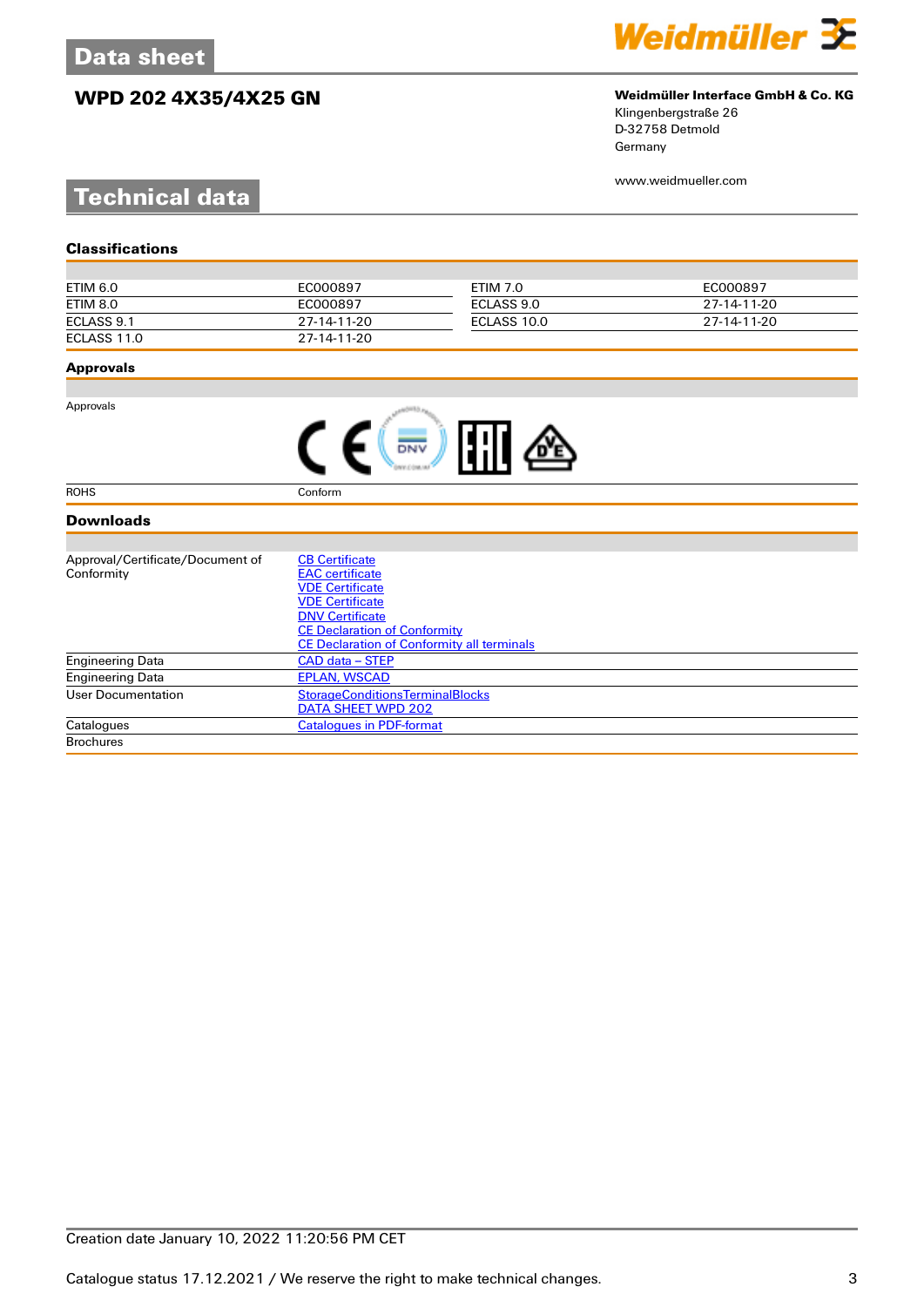# **WPD 202 4X35/4X25 GN Weidmüller Interface GmbH & Co. KG**

 $\overbrace{O}^{35}$ mm<sup>2</sup><br>25 mm<sup>2</sup>

ÖŖ

 $\overline{\mathbf{O}}\underset{25\text{ mm}^2}{\mathbf{O}}\overline{\mathbf{O}}\underset{25\text{ mm}^2}{\mathbf{O}}\overline{\mathbf{O}}\underset{25\text{ mm}^2}{\mathbf{O}}$ 

# **Drawings**



Klingenbergstraße 26 D-32758 Detmold

www.weidmueller.com

Germany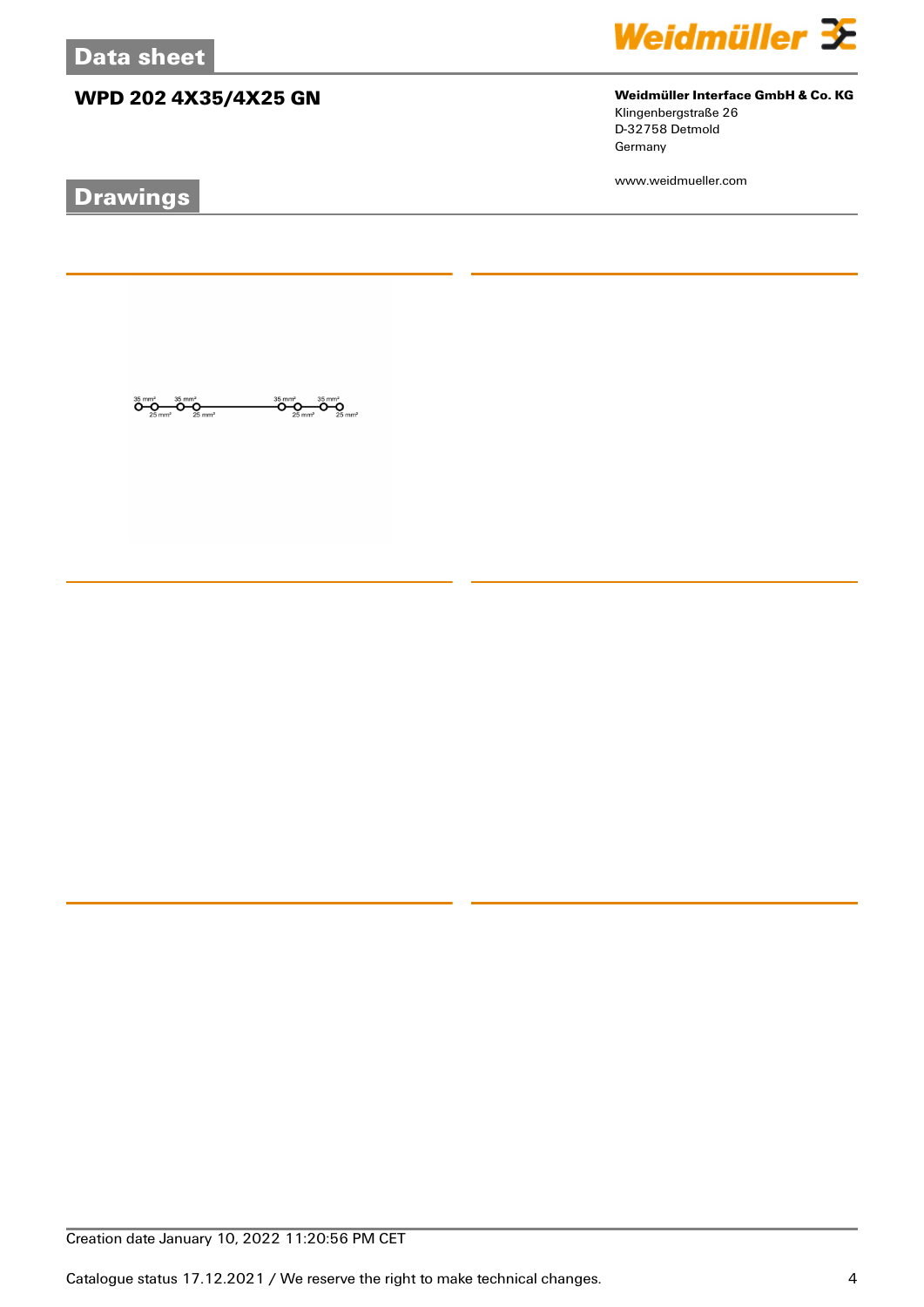#### **W-Series** WPD 202 4x35/4x25 GY





| $m$  |
|------|
| A/mm |
| mm   |
|      |

| 43.2 / 49.3 / 55.7 |                                        |                                           |                                           |                                        |
|--------------------|----------------------------------------|-------------------------------------------|-------------------------------------------|----------------------------------------|
| 125/35             | $35 \text{ mm}^2$<br>$25 \text{ mm}^2$ | $35 \text{ mm}^2$<br>$25$ mm <sup>2</sup> | $35 \text{ mm}^2$<br>$25$ mm <sup>2</sup> | $35 \text{ mm}^2$<br>$25 \, \text{mm}$ |
| 2.535              |                                        |                                           |                                           |                                        |

#### **Technical data**

| <b>Rated data</b>                                    |                   |                 |
|------------------------------------------------------|-------------------|-----------------|
| Rated voltage                                        |                   | ٧               |
| <b>Rated current</b>                                 |                   | А               |
| for wire cross-section                               | $35 \text{ mm}^2$ | mm <sup>2</sup> |
| Rated impulse withstand voltage / Pollution severity |                   |                 |
| Overvoltage category / UL 94 flammability rating     |                   |                 |
| Approvals                                            |                   |                 |
| <b>Clamped conductors (H05V/H07V)</b>                |                   |                 |
| Solid / Stranded                                     | $35 \text{ mm}^2$ | mm <sup>2</sup> |
|                                                      | $25 \text{ mm}^2$ | mm <sup>2</sup> |
| <b>Flexible with ferrule</b>                         | $35 \text{ mm}^2$ | mm <sup>2</sup> |
|                                                      | $25 \text{ mm}^2$ | mm <sup>2</sup> |
| Stripping length / Blade size                        | $35 \text{ mm}^2$ | $mm$ -          |
|                                                      | $25 \text{ mm}^2$ | mm/-            |
| <b>Tightening torque</b>                             |                   | Nm              |
| <b>Note</b>                                          |                   |                 |

## **Ordering data**

| <b>Version</b> |                    |
|----------------|--------------------|
|                | light grey<br>blue |
|                | green              |
|                | brown              |
|                | black              |
| <b>Note</b>    |                    |

### **Accessories**

| <b>End bracket</b> |                          |
|--------------------|--------------------------|
|                    | dark beige<br>dark beige |
| <b>Screwdriver</b> |                          |
|                    |                          |

#### EN 60079-7 **IEC**  $\overline{\mathsf{u}}$ . **CSA** 1000  $600\,$  $600$  $\overline{125}$  $\overline{115}$  $\overline{125}$

IEC 60947-7-1, DIN EN 0603-3-1

**Type**<br>WPD 202 4x35/4x25 GY

WPD 202 4x35/4x25 BL

WPD 202 4x35/4x25 GN

WPD 202 4x35/4x25 BN<br>WPD 202 4x35/4x25 BK

Type<br>WEW 35/2

AEB 35 SC/1

**SDK PZ2 X 100** 

| $- - -$ | .           | .       |  |
|---------|-------------|---------|--|
| 35      | AWG 142     | AWG 142 |  |
|         | 8 kV / 3    |         |  |
|         | $III / V-0$ |         |  |
|         |             |         |  |

| <b>Rated connection</b>                |
|----------------------------------------|
| 435/435                                |
| 435/435                                |
| 25 25                                  |
| 25 25                                  |
| 22 / M6 (+/- PZ2)                      |
| 18 / M6 (+/- PZ2)                      |
| see appendix at the end of the chapter |
|                                        |

Order No.

1561730000

1561700000

1561620000

1561690000

Order No.<br>1061200000

1991920000

2749450000

Oty.

 $\overline{2}$ 

 $\overline{2}$ 

 $\overline{2}$ 

 $\overline{2}$ 

Oty.  $100$ 

 $50\,$ 

 $\overline{1}$ 







**Application range** 

 $\overline{\mathbf{B}}$ 

 $\begin{bmatrix} 1 \\ 1 \\ 1 \end{bmatrix}$